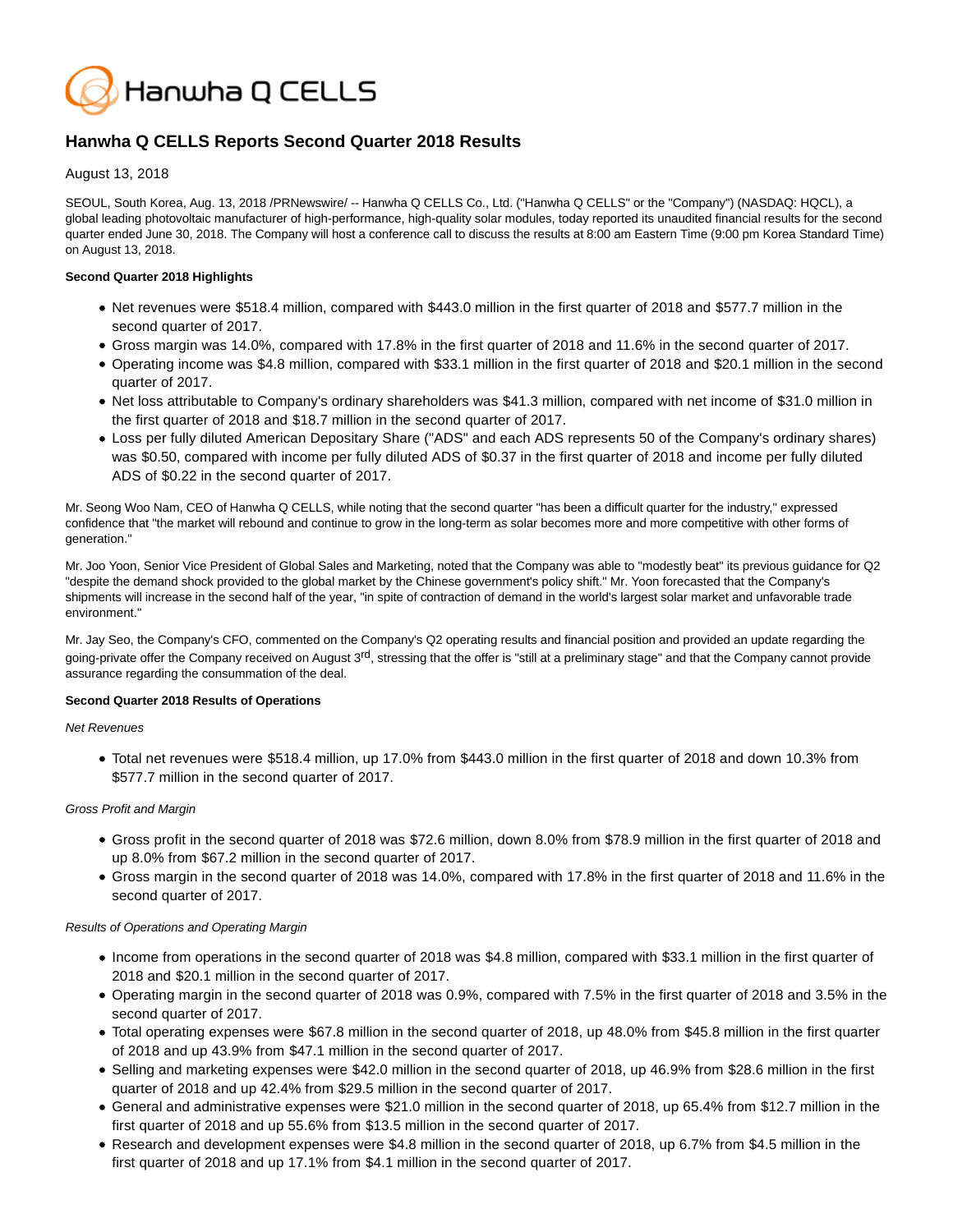#### Net Interest Expense

• Net interest expense was \$15.2 million in the second quarter of 2018, compared with \$12.2 million in the first quarter of 2018 and \$9.2 million in the second quarter of 2017.

## Foreign Currency Exchange Gain (Loss)

Foreign currency exchange loss was \$37.8 million in the second quarter of 2018, compared with a gain of \$11.5 million in the first quarter of 2018 and a gain of \$7.1 million in the second quarter of 2017.

Gain (loss) on Change in Fair Value of Derivative Contracts

Gain on change in fair value of derivative contracts was \$8.1 million in the second quarter of 2018, compared to no gain or loss in the first quarter of 2018 and a loss of \$3.0 million in the second quarter of 2017.

## Income Tax Expense (Benefit)

• Income tax expense was \$1.9 million in the second quarter of 2018, compared with an income tax expense of \$3.3 million in the first quarter of 2018 and an income tax benefit of \$3.0 million in the second quarter of 2017.

## Net Income (Loss) and Earnings (Loss) per ADS

- Net loss attributable to Company's ordinary shareholders was \$41.3 million in the second quarter of 2018, compared with net income of \$31.0 million in the first quarter of 2018 and net income of \$18.7 million in the second quarter of 2017.
- Loss per fully diluted ADS on a GAAP basis was \$0.50 in the second quarter of 2018, compared with an income per fully diluted ADS of \$0.37 in the first quarter of 2018 and income per fully diluted ADS of \$0.22 in the second quarter of 2017.

## **2018 Second Quarter Financial Position**

As of June 30, 2018, the Company had cash and cash equivalents of \$168.8 million, compared with \$183.4 million as of December 31, 2017. The restricted cash as of June 30, 2018 was \$142.0 million, compared with \$139.7 million as of December 31, 2017.

As of June 30, 2018, accounts receivable was \$477.5 million, compared with \$525.4 million, as of December 31, 2017. Inventories were \$556.1 million as of June 30, 2018, compared with \$293.6 million as of December 31, 2017.

As of June 30, 2018, accounts payable was \$643.3 million, compared with \$454.8 million, as of December 31, 2017.

Total short-term bank borrowings (including the current portion of long-term bank borrowings) as of June 30, 2018 was \$665.7 million, compared with \$679.5 million as of December 31, 2017.

As of June 30, 2018, the Company had total long-term debt (net of current portion and long-term notes) of \$644.9 million compared with \$ 536.2 million as of December 31, 2017. The Company's long-term debt is comprised of bank and government borrowings, to be repaid in installments until their maturities, ranging from one to thirteen years.

Capital expenditures were \$20.4 million in the second quarter of 2018.

## **Operations Updates**

## Production Capacity

As of June 30, 2018, the Company's in-house, annualized production capacities were 1,600 MW for ingots, 4,300 MW for cells and 4,300 MW for modules.

Furthermore, the Company has additional module availability of up to 3,700 MW (annualized) as of June 30, 2018 from Hanwha Q CELLS Korea Corporation, an affiliate of the Company. Hanwha Q CELLS Korea is expected to have an additional 1,600 MW of module capacity in the United States in Q1 2019.

## **Business Outlook**

## Third Quarter and Full Year 2018 Guidance

For the third quarter of 2018, the Company estimates net revenues in the range of \$590 to 610 million.

For the full year 2018, the Company provides the following guidance:

- Total module shipments in the range of 5,600 to 5,800 MW
- Capital expenditures of approximately \$145.0 million for manufacturing technology upgrades and certain R&D related expenditures.

## **Conference Call**

The Company will host a conference call to discuss the results at 8:00 am Eastern Time (9:00 pm Korea Standard Time) on August 13, 2018. The management will discuss the results and take questions following the prepared remarks.